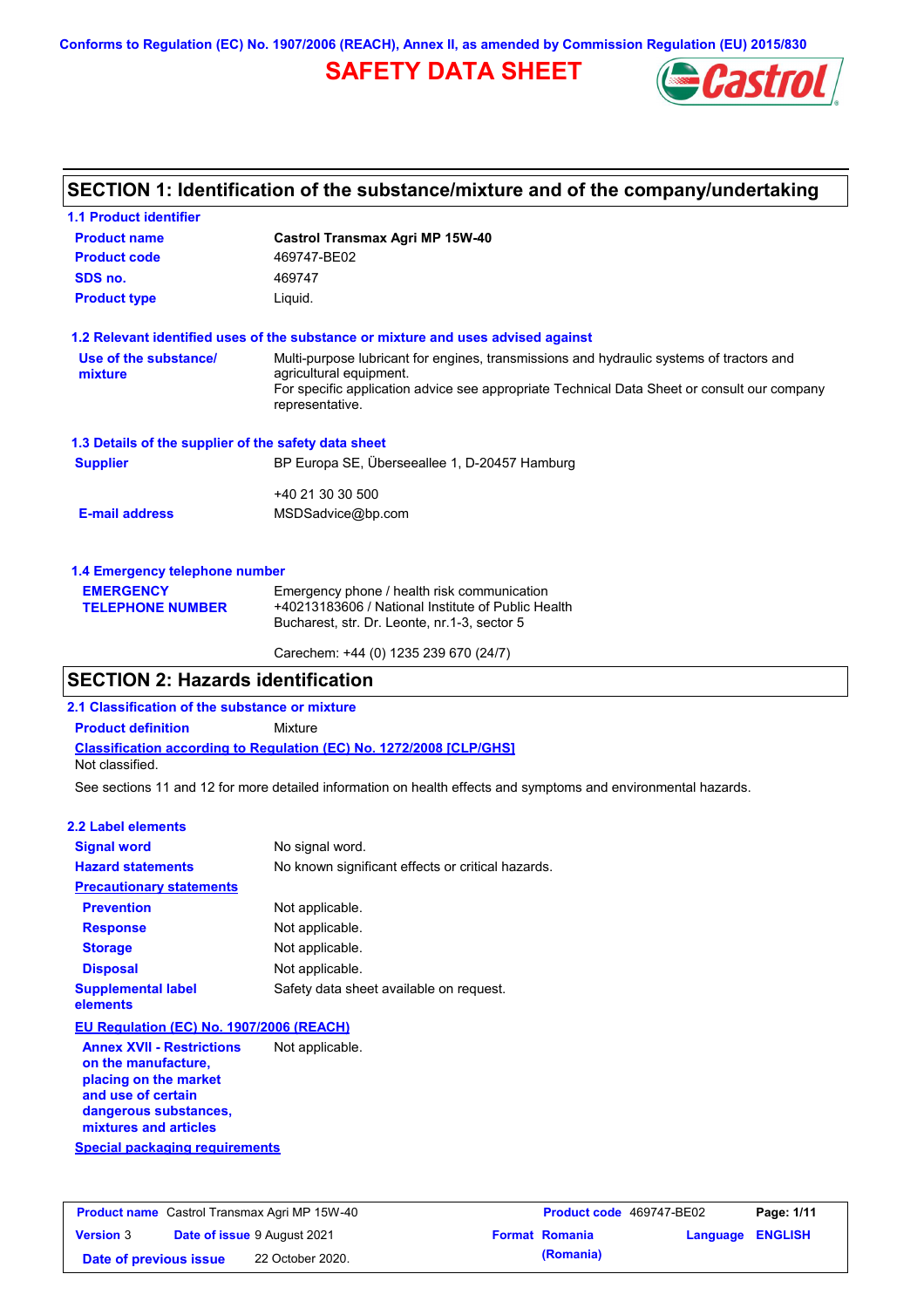### **Conforms to Regulation (EC) No. 1907/2006 (REACH), Annex II, as amended by Commission Regulation (EU) 2015/830**

### **SECTION 2: Hazards identification**

| <b>Containers to be fitted</b><br>with child-resistant<br>fastenings                                                     | Not applicable.                                                                                                                                                                                                                                                                                                                                                                                                                                                                                                                                                                                                                        |
|--------------------------------------------------------------------------------------------------------------------------|----------------------------------------------------------------------------------------------------------------------------------------------------------------------------------------------------------------------------------------------------------------------------------------------------------------------------------------------------------------------------------------------------------------------------------------------------------------------------------------------------------------------------------------------------------------------------------------------------------------------------------------|
| <b>Tactile warning of danger</b>                                                                                         | Not applicable.                                                                                                                                                                                                                                                                                                                                                                                                                                                                                                                                                                                                                        |
| 2.3 Other hazards                                                                                                        |                                                                                                                                                                                                                                                                                                                                                                                                                                                                                                                                                                                                                                        |
| <b>Results of PBT and vPvB</b><br>assessment                                                                             | Product does not meet the criteria for PBT or vPvB according to Regulation (EC) No. 1907/2006,<br>Annex XIII.                                                                                                                                                                                                                                                                                                                                                                                                                                                                                                                          |
| <b>Product meets the criteria</b><br>for PBT or vPvB according<br>to Regulation (EC) No.<br><b>1907/2006, Annex XIII</b> | This mixture does not contain any substances that are assessed to be a PBT or a vPvB.                                                                                                                                                                                                                                                                                                                                                                                                                                                                                                                                                  |
| Other hazards which do<br>not result in classification                                                                   | Defatting to the skin.<br>USED ENGINE OILS<br>Used engine oil may contain hazardous components which have the potential to cause skin<br>cancer.<br>See Toxicological Information, section 11 of this Safety Data Sheet.<br>Note: High Pressure Applications<br>Injections through the skin resulting from contact with the product at high pressure constitute a<br>major medical emergency.<br>See 'Notes to physician' under First-Aid Measures, Section 4 of this Safety Data Sheet.<br>Experimental data on one or more of the components has been used to determine all or part of<br>the hazard classification of this product. |

### **SECTION 3: Composition/information on ingredients**

### **3.2 Mixtures**

| <b>Product definition</b> |
|---------------------------|
|---------------------------|

Highly refined base oil (IP 346 DMSO extract < 3%). Proprietary performance additives. Mixture

| <b>Product/ingredient</b><br>name                                                                   | <b>Identifiers</b>                                                                             | $\frac{9}{6}$ | <b>Regulation (EC) No.</b><br>1272/2008 [CLP]                      | <b>Type</b> |
|-----------------------------------------------------------------------------------------------------|------------------------------------------------------------------------------------------------|---------------|--------------------------------------------------------------------|-------------|
| Distillates (petroleum), hydrotreated<br>heavy paraffinic                                           | REACH #: 01-2119484627-25 ≥25 - ≤50<br>EC: 265-157-1<br>CAS: 64742-54-7<br>Index: 649-467-00-8 |               | Not classified.                                                    | $[2]$       |
| Distillates (petroleum), solvent-<br>dewaxed heavy paraffinic                                       | REACH #: 01-2119471299-27<br>EC: 265-169-7<br>CAS: 64742-65-0<br>Index: 649-474-00-6           | ≥25 - ≤50     | Not classified.                                                    | $[2]$       |
| Distillates (petroleum), hydrotreated<br>heavy paraffinic                                           | REACH #: 01-2119484627-25 ≤3<br>EC: 265-157-1<br>CAS: 64742-54-7<br>Index: 649-467-00-8        |               | Asp. Tox. 1, H304                                                  | [1] [2]     |
| Distillates (petroleum), solvent-<br>dewaxed heavy paraffinic                                       | REACH #: 01-2119471299-27<br>EC: 265-169-7<br>CAS: 64742-65-0<br>Index: 649-474-00-6           | ב≥            | Asp. Tox. 1, H304                                                  | [1] [2]     |
| Phosphorodithioic acid, mixed O,O-bis<br>(2-ethylhexyl and iso-Bu and iso-Pr)<br>esters, zinc salts | REACH #: 01-2119521201-61<br>EC: 288-917-4<br>CAS: 85940-28-9                                  | ึ ≤3          | Skin Irrit. 2, H315<br>Eye Dam. 1, H318<br>Aquatic Chronic 2, H411 | $[1]$       |

**See Section 16 for the full text of the H statements declared above.**

### **Type**

[1] Substance classified with a health or environmental hazard

[2] Substance with a workplace exposure limit

[3] Substance meets the criteria for PBT according to Regulation (EC) No. 1907/2006, Annex XIII

[4] Substance meets the criteria for vPvB according to Regulation (EC) No. 1907/2006, Annex XIII

[5] Substance of equivalent concern

[6] Additional disclosure due to company policy

Occupational exposure limits, if available, are listed in Section 8.

|                        | <b>Product name</b> Castrol Transmax Agri MP 15W-40 | Product code 469747-BE02 |                  | Page: 2/11 |
|------------------------|-----------------------------------------------------|--------------------------|------------------|------------|
| <b>Version 3</b>       | <b>Date of issue 9 August 2021</b>                  | <b>Format Romania</b>    | Language ENGLISH |            |
| Date of previous issue | 22 October 2020.                                    | (Romania)                |                  |            |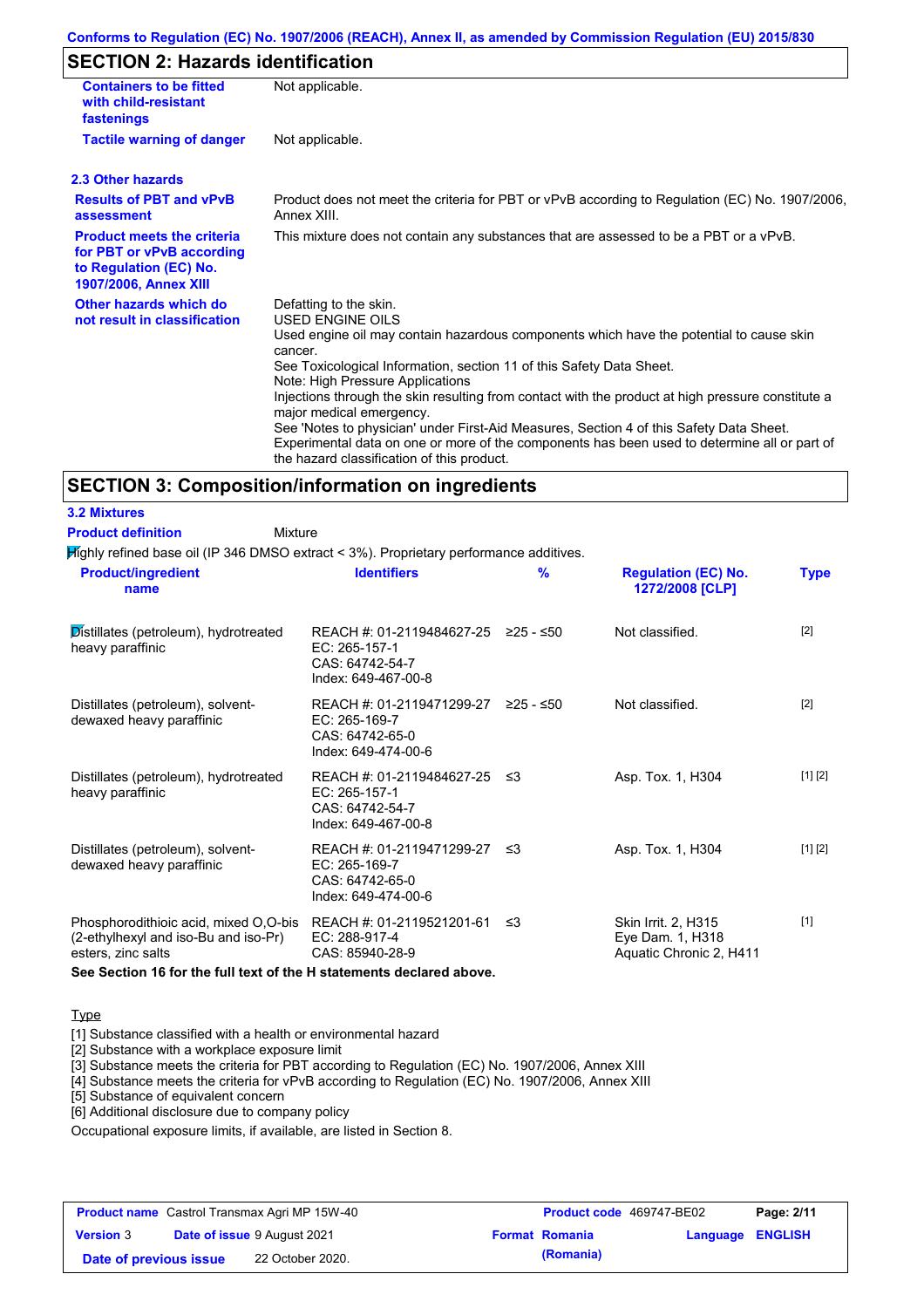### **SECTION 4: First aid measures**

#### Do not induce vomiting unless directed to do so by medical personnel. Get medical attention if symptoms occur. In case of contact, immediately flush eyes with plenty of water for at least 15 minutes. Eyelids should be held away from the eyeball to ensure thorough rinsing. Check for and remove any contact lenses. Get medical attention. **4.1 Description of first aid measures** If inhaled, remove to fresh air. Get medical attention if symptoms occur. **Ingestion Inhalation Eye contact Protection of first-aiders** No action shall be taken involving any personal risk or without suitable training. It may be dangerous to the person providing aid to give mouth-to-mouth resuscitation. **Skin contact** Wash skin thoroughly with soap and water or use recognised skin cleanser. Remove contaminated clothing and shoes. Wash clothing before reuse. Clean shoes thoroughly before reuse. Get medical attention if irritation develops.

### **4.2 Most important symptoms and effects, both acute and delayed**

See Section 11 for more detailed information on health effects and symptoms.

| <b>Potential acute health effects</b> |                                                                                                                   |
|---------------------------------------|-------------------------------------------------------------------------------------------------------------------|
| <b>Inhalation</b>                     | Vapour inhalation under ambient conditions is not normally a problem due to low vapour<br>pressure.               |
| <b>Ingestion</b>                      | No known significant effects or critical hazards.                                                                 |
| <b>Skin contact</b>                   | Defatting to the skin. May cause skin dryness and irritation.                                                     |
| <b>Eye contact</b>                    | Not classified as an eye irritant. Based on data available for this or related materials.                         |
|                                       | Delayed and immediate effects as well as chronic effects from short and long-term exposure                        |
| <b>Inhalation</b>                     | Overexposure to the inhalation of airborne droplets or aerosols may cause irritation of the<br>respiratory tract. |
| <b>Ingestion</b>                      | Ingestion of large quantities may cause nausea and diarrhoea.                                                     |
| <b>Skin contact</b>                   | Prolonged or repeated contact can defat the skin and lead to irritation and/or dermatitis.                        |
| Eye contact                           | Potential risk of transient stinging or redness if accidental eye contact occurs.                                 |
|                                       | 4.3 Indication of any immediate medical attention and special treatment needed                                    |
| Notes to physician                    | Treatment should in general he symptomatic and directed to relieving any effects                                  |

**Notes to physician** Treatment should in general be symptomatic and directed to relieving any effects. Note: High Pressure Applications Injections through the skin resulting from contact with the product at high pressure constitute a major medical emergency. Injuries may not appear serious at first but within a few hours tissue becomes swollen, discoloured and extremely painful with extensive subcutaneous necrosis. Surgical exploration should be undertaken without delay. Thorough and extensive debridement of the wound and underlying tissue is necessary to minimise tissue loss and prevent or limit permanent damage. Note that high pressure may force the product considerable distances along tissue planes.

### **SECTION 5: Firefighting measures**

| 5.1 Extinguishing media                                   |                                                                                                                                                                                                                                                                                                                                                                   |
|-----------------------------------------------------------|-------------------------------------------------------------------------------------------------------------------------------------------------------------------------------------------------------------------------------------------------------------------------------------------------------------------------------------------------------------------|
| <b>Suitable extinguishing</b><br>media                    | In case of fire, use foam, dry chemical or carbon dioxide extinguisher or spray.                                                                                                                                                                                                                                                                                  |
| <b>Unsuitable extinguishing</b><br>media                  | Do not use water jet. The use of a water jet may cause the fire to spread by splashing the<br>burning product.                                                                                                                                                                                                                                                    |
| 5.2 Special hazards arising from the substance or mixture |                                                                                                                                                                                                                                                                                                                                                                   |
| <b>Hazards from the</b><br>substance or mixture           | In a fire or if heated, a pressure increase will occur and the container may burst.                                                                                                                                                                                                                                                                               |
| <b>Hazardous combustion</b><br>products                   | Combustion products may include the following:<br>carbon oxides (CO, CO <sub>2</sub> ) (carbon monoxide, carbon dioxide)                                                                                                                                                                                                                                          |
| 5.3 Advice for firefighters                               |                                                                                                                                                                                                                                                                                                                                                                   |
| <b>Special precautions for</b><br>fire-fighters           | No action shall be taken involving any personal risk or without suitable training. Promptly<br>isolate the scene by removing all persons from the vicinity of the incident if there is a fire.                                                                                                                                                                    |
| <b>Special protective</b><br>equipment for fire-fighters  | Fire-fighters should wear appropriate protective equipment and self-contained breathing<br>apparatus (SCBA) with a full face-piece operated in positive pressure mode. Clothing for fire-<br>fighters (including helmets, protective boots and gloves) conforming to European standard EN<br>469 will provide a basic level of protection for chemical incidents. |

|                        | <b>Product name</b> Castrol Transmax Agri MP 15W-40 | <b>Product code</b> 469747-BE02 |                         | Page: 3/11 |
|------------------------|-----------------------------------------------------|---------------------------------|-------------------------|------------|
| <b>Version 3</b>       | <b>Date of issue 9 August 2021</b>                  | <b>Format Romania</b>           | <b>Language ENGLISH</b> |            |
| Date of previous issue | 22 October 2020.                                    | (Romania)                       |                         |            |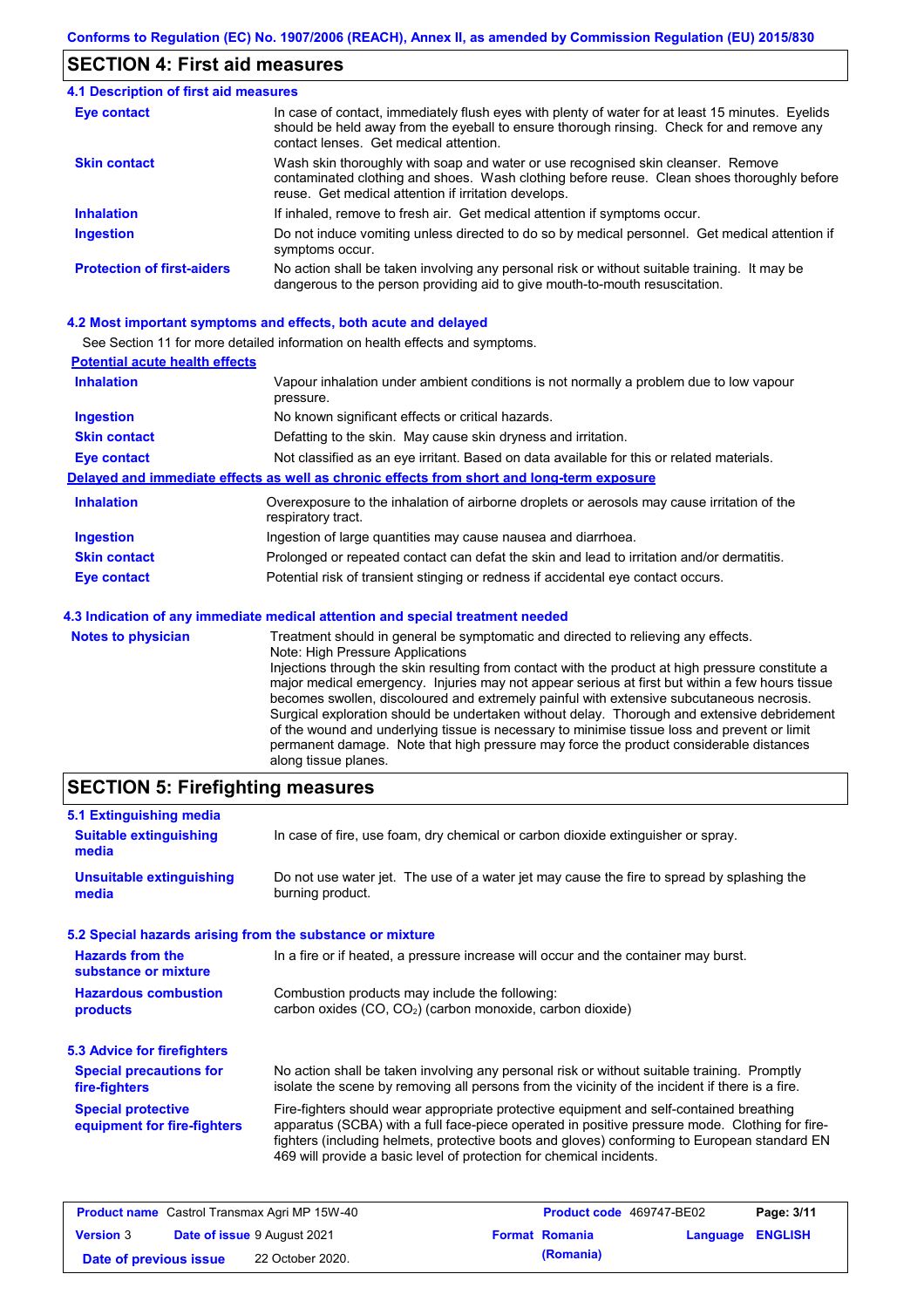### **SECTION 6: Accidental release measures**

|                                                          | 6.1 Personal precautions, protective equipment and emergency procedures                                                                                                                                                                                                                                                                                                                        |
|----------------------------------------------------------|------------------------------------------------------------------------------------------------------------------------------------------------------------------------------------------------------------------------------------------------------------------------------------------------------------------------------------------------------------------------------------------------|
| For non-emergency<br>personnel                           | No action shall be taken involving any personal risk or without suitable training. Evacuate<br>surrounding areas. Keep unnecessary and unprotected personnel from entering. Do not touch<br>or walk through spilt material. Floors may be slippery; use care to avoid falling. Put on<br>appropriate personal protective equipment.                                                            |
| For emergency responders                                 | Entry into a confined space or poorly ventilated area contaminated with vapour, mist or fume is<br>extremely hazardous without the correct respiratory protective equipment and a safe system of<br>work. Wear self-contained breathing apparatus. Wear a suitable chemical protective suit.<br>Chemical resistant boots. See also the information in "For non-emergency personnel".           |
| <b>6.2 Environmental</b><br>precautions                  | Avoid dispersal of spilt material and runoff and contact with soil, waterways, drains and sewers.<br>Inform the relevant authorities if the product has caused environmental pollution (sewers,<br>waterways, soil or air).                                                                                                                                                                    |
| 6.3 Methods and material for containment and cleaning up |                                                                                                                                                                                                                                                                                                                                                                                                |
| <b>Small spill</b>                                       | Stop leak if without risk. Move containers from spill area. Absorb with an inert material and<br>place in an appropriate waste disposal container. Dispose of via a licensed waste disposal<br>contractor.                                                                                                                                                                                     |
| <b>Large spill</b>                                       | Stop leak if without risk. Move containers from spill area. Prevent entry into sewers, water<br>courses, basements or confined areas. Contain and collect spillage with non-combustible,<br>absorbent material e.g. sand, earth, vermiculite or diatomaceous earth and place in container<br>for disposal according to local regulations. Dispose of via a licensed waste disposal contractor. |
| 6.4 Reference to other<br><b>sections</b>                | See Section 1 for emergency contact information.<br>See Section 5 for firefighting measures.<br>See Section 8 for information on appropriate personal protective equipment.<br>See Section 12 for environmental precautions.<br>See Section 13 for additional waste treatment information.                                                                                                     |

## **SECTION 7: Handling and storage**

### **7.1 Precautions for safe handling**

| <b>Protective measures</b>                                                           | Put on appropriate personal protective equipment.                                                                                                                                                                                                                                                                                                                                                                                                                                        |
|--------------------------------------------------------------------------------------|------------------------------------------------------------------------------------------------------------------------------------------------------------------------------------------------------------------------------------------------------------------------------------------------------------------------------------------------------------------------------------------------------------------------------------------------------------------------------------------|
| <b>Advice on general</b><br>occupational hygiene                                     | Eating, drinking and smoking should be prohibited in areas where this material is handled.<br>stored and processed. Wash thoroughly after handling. Remove contaminated clothing and<br>protective equipment before entering eating areas. See also Section 8 for additional<br>information on hygiene measures.                                                                                                                                                                         |
| <b>7.2 Conditions for safe</b><br>storage, including any<br><i>incompatibilities</i> | Store in accordance with local requiations. Store in a dry, cool and well-ventilated area, away<br>from incompatible materials (see Section 10). Keep away from heat and direct sunlight. Keep<br>container tightly closed and sealed until ready for use. Containers that have been opened must<br>be carefully resealed and kept upright to prevent leakage. Store and use only in equipment/<br>containers designed for use with this product. Do not store in unlabelled containers. |
| <b>Not suitable</b>                                                                  | Prolonged exposure to elevated temperature                                                                                                                                                                                                                                                                                                                                                                                                                                               |
| 7.3 Specific end use(s)                                                              |                                                                                                                                                                                                                                                                                                                                                                                                                                                                                          |
| <b>Recommendations</b>                                                               | See section 1.2 and Exposure scenarios in annex, if applicable.                                                                                                                                                                                                                                                                                                                                                                                                                          |

# **SECTION 8: Exposure controls/personal protection**

| <b>Occupational exposure limits</b>                          | No exposure limit value known.                                                                                                                                                                              |  |  |  |
|--------------------------------------------------------------|-------------------------------------------------------------------------------------------------------------------------------------------------------------------------------------------------------------|--|--|--|
| <b>Product/ingredient name</b>                               | <b>Exposure limit values</b>                                                                                                                                                                                |  |  |  |
| Distillates (petroleum), hydrotreated heavy paraffinic       | HG 1218/2006 with subsequent modifications and additions<br>(Romania).<br>VLA: 5 mg/m <sup>3</sup> 8 hours. Issued/Revised: 10/2006<br>Short term: 10 mg/m <sup>3</sup> 15 minutes. Issued/Revised: 10/2006 |  |  |  |
| Distillates (petroleum), solvent-dewaxed heavy<br>paraffinic | HG 1218/2006 with subsequent modifications and additions<br>(Romania).<br>VLA: 5 mg/m <sup>3</sup> 8 hours. Issued/Revised: 10/2006<br>Short term: 10 mg/m <sup>3</sup> 15 minutes. Issued/Revised: 10/2006 |  |  |  |
| Distillates (petroleum), hydrotreated heavy paraffinic       | HG 1218/2006 with subsequent modifications and additions<br>(Romania).<br>VLA: 5 mg/m <sup>3</sup> 8 hours. Issued/Revised: 10/2006<br>Short term: 10 mg/m <sup>3</sup> 15 minutes. Issued/Revised: 10/2006 |  |  |  |
| <b>Product name</b> Castrol Transmax Agri MP 15W-40          | Product code 469747-BE02<br>Page: 4/11                                                                                                                                                                      |  |  |  |
| <b>Version 3</b><br>Date of issue 9 August 2021              | <b>ENGLISH</b><br><b>Format Romania</b><br>Language                                                                                                                                                         |  |  |  |
|                                                              |                                                                                                                                                                                                             |  |  |  |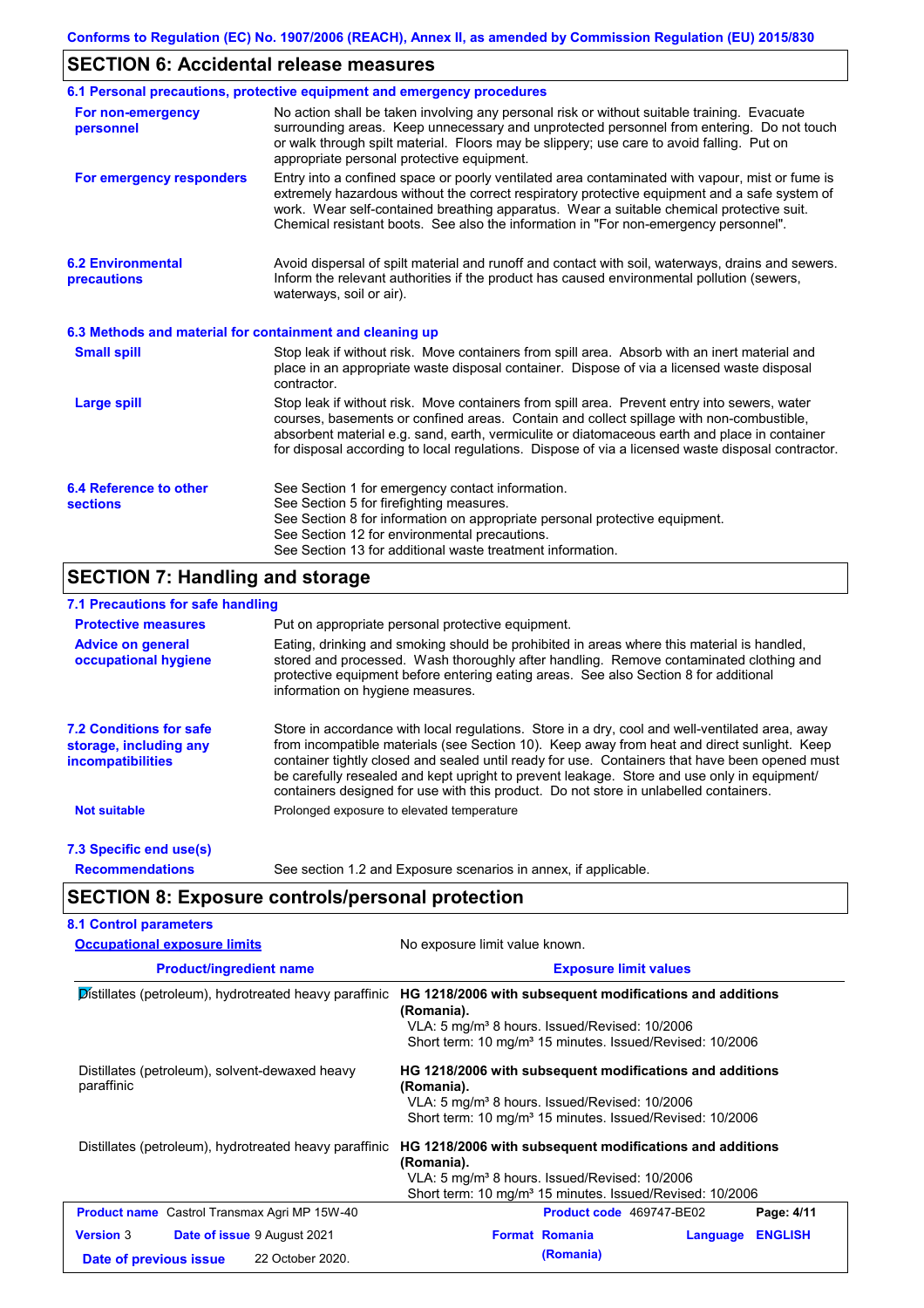### **SECTION 8: Exposure controls/personal protection**

Distillates (petroleum), solvent-dewaxed heavy paraffinic

**HG 1218/2006 with subsequent modifications and additions (Romania).**

VLA: 5 mg/m<sup>3</sup> 8 hours. Issued/Revised: 10/2006 Short term: 10 mg/m<sup>3</sup> 15 minutes. Issued/Revised: 10/2006

Whilst specific OELs for certain components may be shown in this section, other components may be present in any mist, vapour or dust produced. Therefore, the specific OELs may not be applicable to the product as a whole and are provided for guidance only.

**Recommended monitoring procedures**

If this product contains ingredients with exposure limits, personal, workplace atmosphere or biological monitoring may be required to determine the effectiveness of the ventilation or other control measures and/or the necessity to use respiratory protective equipment. Reference should be made to monitoring standards, such as the following: European Standard EN 689 (Workplace atmospheres - Guidance for the assessment of exposure by inhalation to chemical agents for comparison with limit values and measurement strategy) European Standard EN 14042 (Workplace atmospheres - Guide for the application and use of procedures for the assessment of exposure to chemical and biological agents) European Standard EN 482 (Workplace atmospheres - General requirements for the performance of procedures for the measurement of chemical agents) Reference to national guidance documents for methods for the determination of hazardous substances will also be required.

### **Derived No Effect Level**

No DNELs/DMELs available.

### **Predicted No Effect Concentration**

No PNECs available

### **8.2 Exposure controls**

| <b>Appropriate engineering</b><br><b>controls</b>      | Provide exhaust ventilation or other engineering controls to keep the relevant airborne<br>concentrations below their respective occupational exposure limits.<br>All activities involving chemicals should be assessed for their risks to health, to ensure<br>exposures are adequately controlled. Personal protective equipment should only be considered<br>after other forms of control measures (e.g. engineering controls) have been suitably evaluated.<br>Personal protective equipment should conform to appropriate standards, be suitable for use, be |                       |                          |                  |            |
|--------------------------------------------------------|-------------------------------------------------------------------------------------------------------------------------------------------------------------------------------------------------------------------------------------------------------------------------------------------------------------------------------------------------------------------------------------------------------------------------------------------------------------------------------------------------------------------------------------------------------------------|-----------------------|--------------------------|------------------|------------|
|                                                        | kept in good condition and properly maintained.<br>Your supplier of personal protective equipment should be consulted for advice on selection and<br>appropriate standards. For further information contact your national organisation for standards.<br>The final choice of protective equipment will depend upon a risk assessment. It is important to<br>ensure that all items of personal protective equipment are compatible.                                                                                                                                |                       |                          |                  |            |
| <b>Individual protection measures</b>                  |                                                                                                                                                                                                                                                                                                                                                                                                                                                                                                                                                                   |                       |                          |                  |            |
| <b>Hygiene measures</b>                                | Wash hands, forearms and face thoroughly after handling chemical products, before eating,<br>smoking and using the lavatory and at the end of the working period. Ensure that eyewash<br>stations and safety showers are close to the workstation location.                                                                                                                                                                                                                                                                                                       |                       |                          |                  |            |
| <b>Respiratory protection</b>                          | In case of insufficient ventilation, wear suitable respiratory equipment.<br>The correct choice of respiratory protection depends upon the chemicals being handled, the<br>conditions of work and use, and the condition of the respiratory equipment. Safety procedures<br>should be developed for each intended application. Respiratory protection equipment should<br>therefore be chosen in consultation with the supplier/manufacturer and with a full assessment<br>of the working conditions.                                                             |                       |                          |                  |            |
| <b>Eye/face protection</b>                             | Safety glasses with side shields.                                                                                                                                                                                                                                                                                                                                                                                                                                                                                                                                 |                       |                          |                  |            |
| <b>Skin protection</b>                                 |                                                                                                                                                                                                                                                                                                                                                                                                                                                                                                                                                                   |                       |                          |                  |            |
| <b>Hand protection</b>                                 | <b>General Information:</b>                                                                                                                                                                                                                                                                                                                                                                                                                                                                                                                                       |                       |                          |                  |            |
|                                                        | Because specific work environments and material handling practices vary, safety procedures<br>should be developed for each intended application. The correct choice of protective gloves<br>depends upon the chemicals being handled, and the conditions of work and use. Most gloves<br>provide protection for only a limited time before they must be discarded and replaced (even the<br>best chemically resistant gloves will break down after repeated chemical exposures).                                                                                  |                       |                          |                  |            |
|                                                        | Gloves should be chosen in consultation with the supplier / manufacturer and taking account of<br>a full assessment of the working conditions.                                                                                                                                                                                                                                                                                                                                                                                                                    |                       |                          |                  |            |
|                                                        | Recommended: Nitrile gloves.<br><b>Breakthrough time:</b>                                                                                                                                                                                                                                                                                                                                                                                                                                                                                                         |                       |                          |                  |            |
|                                                        | Breakthrough time data are generated by glove manufacturers under laboratory test conditions<br>and represent how long a glove can be expected to provide effective permeation resistance. It<br>is important when following breakthrough time recommendations that actual workplace<br>conditions are taken into account. Always consult with your glove supplier for up-to-date<br>technical information on breakthrough times for the recommended glove type.                                                                                                  |                       |                          |                  |            |
| <b>Product name</b> Castrol Transmax Agri MP 15W-40    |                                                                                                                                                                                                                                                                                                                                                                                                                                                                                                                                                                   |                       | Product code 469747-BE02 |                  | Page: 5/11 |
| <b>Version 3</b><br><b>Date of issue 9 August 2021</b> |                                                                                                                                                                                                                                                                                                                                                                                                                                                                                                                                                                   | <b>Format Romania</b> |                          | Language ENGLISH |            |
| Date of previous issue                                 | 22 October 2020.                                                                                                                                                                                                                                                                                                                                                                                                                                                                                                                                                  |                       | (Romania)                |                  |            |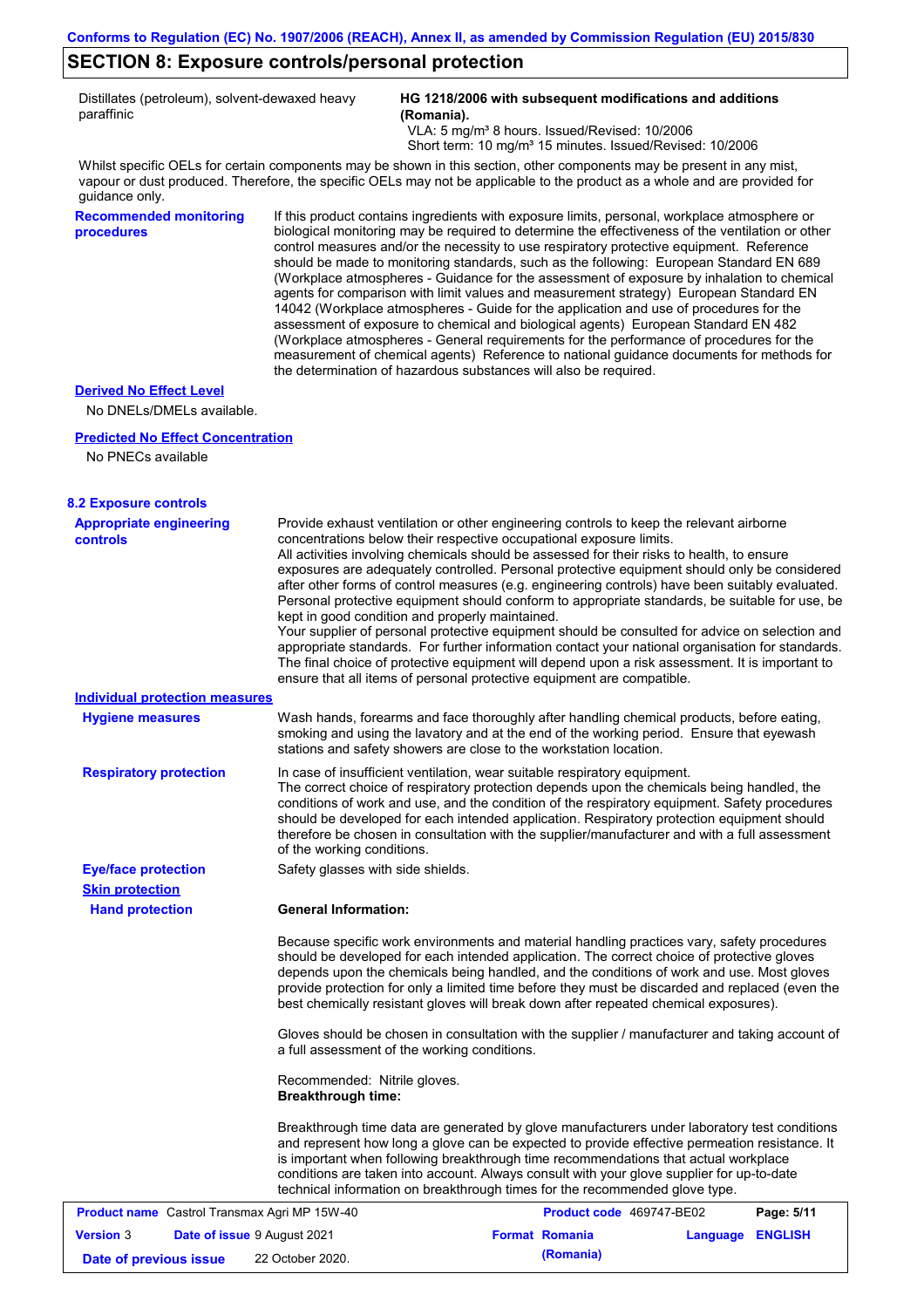# **SECTION 8: Exposure controls/personal protection**

Our recommendations on the selection of gloves are as follows:

Continuous contact:

|                                                  | Gloves with a minimum breakthrough time of 240 minutes, or >480 minutes if suitable gloves<br>can be obtained.<br>If suitable gloves are not available to offer that level of protection, gloves with shorter<br>breakthrough times may be acceptable as long as appropriate glove maintenance and<br>replacement regimes are determined and adhered to.                                                                                                                                                                                                                                                                                                                              |
|--------------------------------------------------|---------------------------------------------------------------------------------------------------------------------------------------------------------------------------------------------------------------------------------------------------------------------------------------------------------------------------------------------------------------------------------------------------------------------------------------------------------------------------------------------------------------------------------------------------------------------------------------------------------------------------------------------------------------------------------------|
|                                                  | Short-term / splash protection:                                                                                                                                                                                                                                                                                                                                                                                                                                                                                                                                                                                                                                                       |
|                                                  | Recommended breakthrough times as above.<br>It is recognised that for short-term, transient exposures, gloves with shorter breakthrough times<br>may commonly be used. Therefore, appropriate maintenance and replacement regimes must<br>be determined and rigorously followed.                                                                                                                                                                                                                                                                                                                                                                                                      |
|                                                  | <b>Glove Thickness:</b>                                                                                                                                                                                                                                                                                                                                                                                                                                                                                                                                                                                                                                                               |
|                                                  | For general applications, we recommend gloves with a thickness typically greater than 0.35 mm.                                                                                                                                                                                                                                                                                                                                                                                                                                                                                                                                                                                        |
|                                                  | It should be emphasised that glove thickness is not necessarily a good predictor of glove<br>resistance to a specific chemical, as the permeation efficiency of the glove will be dependent<br>on the exact composition of the glove material. Therefore, glove selection should also be based<br>on consideration of the task requirements and knowledge of breakthrough times.<br>Glove thickness may also vary depending on the glove manufacturer, the glove type and the<br>glove model. Therefore, the manufacturers' technical data should always be taken into account<br>to ensure selection of the most appropriate glove for the task.                                     |
|                                                  | Note: Depending on the activity being conducted, gloves of varying thickness may be required<br>for specific tasks. For example:                                                                                                                                                                                                                                                                                                                                                                                                                                                                                                                                                      |
|                                                  | • Thinner gloves (down to 0.1 mm or less) may be required where a high degree of manual<br>dexterity is needed. However, these gloves are only likely to give short duration protection and<br>would normally be just for single use applications, then disposed of.                                                                                                                                                                                                                                                                                                                                                                                                                  |
|                                                  | • Thicker gloves (up to 3 mm or more) may be required where there is a mechanical (as well<br>as a chemical) risk i.e. where there is abrasion or puncture potential.                                                                                                                                                                                                                                                                                                                                                                                                                                                                                                                 |
| <b>Skin and body</b>                             | Use of protective clothing is good industrial practice.<br>Personal protective equipment for the body should be selected based on the task being<br>performed and the risks involved and should be approved by a specialist before handling this<br>product.<br>Cotton or polyester/cotton overalls will only provide protection against light superficial<br>contamination that will not soak through to the skin. Overalls should be laundered on a regular<br>basis. When the risk of skin exposure is high (e.g. when cleaning up spillages or if there is a<br>risk of splashing) then chemical resistant aprons and/or impervious chemical suits and boots<br>will be required. |
| <b>Refer to standards:</b>                       | Respiratory protection: EN 529<br>Gloves: EN 420, EN 374<br>Eye protection: EN 166<br>Filtering half-mask: EN 149<br>Filtering half-mask with valve: EN 405<br>Half-mask: EN 140 plus filter<br>Full-face mask: EN 136 plus filter<br>Particulate filters: EN 143<br>Gas/combined filters: EN 14387                                                                                                                                                                                                                                                                                                                                                                                   |
| <b>Environmental exposure</b><br><b>controls</b> | Emissions from ventilation or work process equipment should be checked to ensure they<br>comply with the requirements of environmental protection legislation. In some cases, fume<br>scrubbers, filters or engineering modifications to the process equipment will be necessary to<br>reduce emissions to acceptable levels.                                                                                                                                                                                                                                                                                                                                                         |

| <b>Product name</b> Castrol Transmax Agri MP 15W-40 |  |                                    | <b>Product code</b> 469747-BE02 |                       | Page: 6/11       |  |
|-----------------------------------------------------|--|------------------------------------|---------------------------------|-----------------------|------------------|--|
| <b>Version 3</b>                                    |  | <b>Date of issue 9 August 2021</b> |                                 | <b>Format Romania</b> | Language ENGLISH |  |
| Date of previous issue                              |  | 22 October 2020.                   |                                 | (Romania)             |                  |  |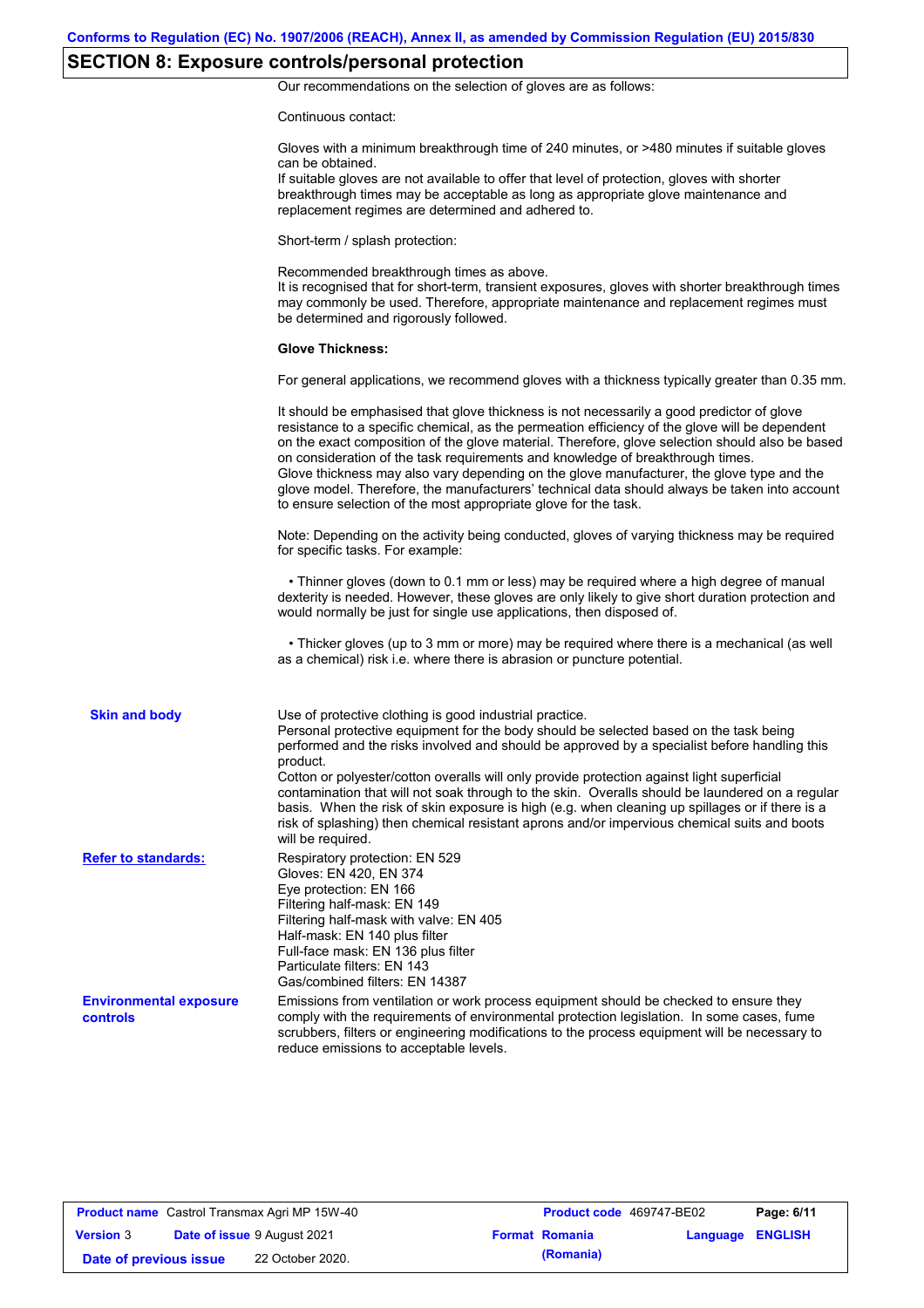### **SECTION 9: Physical and chemical properties**

**9.1 Information on basic physical and chemical properties**

| <b>Appearance</b>                                      |                                                                                                                                  |
|--------------------------------------------------------|----------------------------------------------------------------------------------------------------------------------------------|
| <b>Physical state</b>                                  | Liquid.                                                                                                                          |
| <b>Colour</b>                                          | Amber. [Dark]                                                                                                                    |
| <b>Odour</b>                                           | Not available.                                                                                                                   |
| <b>Odour threshold</b>                                 | Not available.                                                                                                                   |
| рH                                                     | Mot applicable.                                                                                                                  |
| <b>Melting point/freezing point</b>                    | Not available.                                                                                                                   |
| Initial boiling point and boiling<br>range             | Not available.                                                                                                                   |
| <b>Pour point</b>                                      | $-45 °C$                                                                                                                         |
| <b>Flash point</b>                                     | Open cup: >200°C (>392°F) [Cleveland.]                                                                                           |
| <b>Evaporation rate</b>                                | Not available.                                                                                                                   |
| Flammability (solid, gas)                              | Not available.                                                                                                                   |
| <b>Upper/lower flammability or</b><br>explosive limits | Not available.                                                                                                                   |
| <b>Vapour pressure</b>                                 | Not available.                                                                                                                   |
| <b>Vapour density</b>                                  | Not available.                                                                                                                   |
| <b>Relative density</b>                                | Not available.                                                                                                                   |
| <b>Density</b>                                         | $<$ 1000 kg/m <sup>3</sup> (<1 g/cm <sup>3</sup> ) at 15 <sup>°</sup> C                                                          |
| <b>Solubility(ies)</b>                                 | insoluble in water.                                                                                                              |
| <b>Partition coefficient: n-octanol/</b><br>water      | Not available.                                                                                                                   |
| <b>Auto-ignition temperature</b>                       | Not available.                                                                                                                   |
| <b>Decomposition temperature</b>                       | Not available.                                                                                                                   |
| <b>Viscosity</b>                                       | Kinematic: 95 mm <sup>2</sup> /s (95 cSt) at $40^{\circ}$ C<br>Kinematic: 13.3 mm <sup>2</sup> /s (13.3 cSt) at 100 $^{\circ}$ C |
| <b>Explosive properties</b>                            | Not available.                                                                                                                   |
| <b>Oxidising properties</b>                            | Not available.                                                                                                                   |
|                                                        |                                                                                                                                  |

### **9.2 Other information**

No additional information.

| <b>SECTION 10: Stability and reactivity</b>       |                                                                                                                                                                         |  |  |
|---------------------------------------------------|-------------------------------------------------------------------------------------------------------------------------------------------------------------------------|--|--|
| <b>10.1 Reactivity</b>                            | No specific test data available for this product. Refer to Conditions to avoid and Incompatible<br>materials for additional information.                                |  |  |
| <b>10.2 Chemical stability</b>                    | The product is stable.                                                                                                                                                  |  |  |
| <b>10.3 Possibility of</b><br>hazardous reactions | Under normal conditions of storage and use, hazardous reactions will not occur.<br>Under normal conditions of storage and use, hazardous polymerisation will not occur. |  |  |
| <b>10.4 Conditions to avoid</b>                   | Avoid all possible sources of ignition (spark or flame).                                                                                                                |  |  |
| <b>10.5 Incompatible materials</b>                | Reactive or incompatible with the following materials: oxidising materials.                                                                                             |  |  |
| <b>10.6 Hazardous</b><br>decomposition products   | Under normal conditions of storage and use, hazardous decomposition products should not be<br>produced.                                                                 |  |  |

# **SECTION 11: Toxicological information**

| 11.1 Information on toxicological effects          |                                                  |
|----------------------------------------------------|--------------------------------------------------|
| <b>Acute toxicity estimates</b>                    |                                                  |
| Not available.                                     |                                                  |
| <b>Information on likely</b><br>routes of exposure | Routes of entry anticipated: Dermal, Inhalation. |
| <b>Potential acute health effects</b>              |                                                  |
|                                                    |                                                  |
|                                                    |                                                  |

| <b>Product name</b> Castrol Transmax Agri MP 15W-40 |  | <b>Product code</b> 469747-BE02    |  | Page: 7/11            |                  |  |
|-----------------------------------------------------|--|------------------------------------|--|-----------------------|------------------|--|
| <b>Version 3</b>                                    |  | <b>Date of issue 9 August 2021</b> |  | <b>Format Romania</b> | Language ENGLISH |  |
| Date of previous issue                              |  | 22 October 2020.                   |  | (Romania)             |                  |  |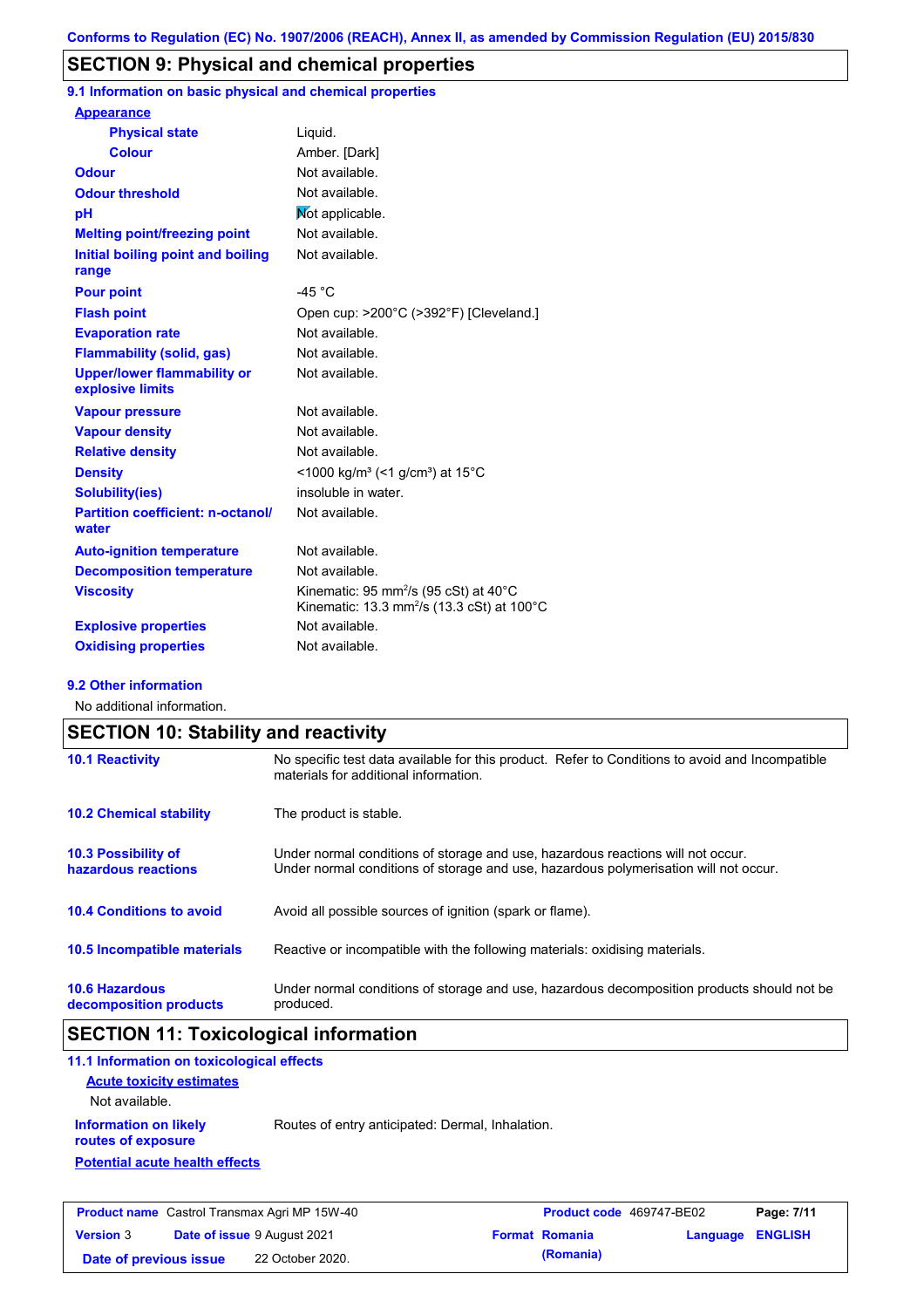# **SECTION 11: Toxicological information**

| <b>Inhalation</b>                       | Vapour inhalation under ambient conditions is not normally a problem due to low vapour<br>pressure.                                                                                                                                                                                                                                                                                                             |  |  |
|-----------------------------------------|-----------------------------------------------------------------------------------------------------------------------------------------------------------------------------------------------------------------------------------------------------------------------------------------------------------------------------------------------------------------------------------------------------------------|--|--|
| <b>Ingestion</b>                        | No known significant effects or critical hazards.                                                                                                                                                                                                                                                                                                                                                               |  |  |
| <b>Skin contact</b>                     | Defatting to the skin. May cause skin dryness and irritation.                                                                                                                                                                                                                                                                                                                                                   |  |  |
| <b>Eye contact</b>                      | Not classified as an eye irritant. Based on data available for this or related materials.                                                                                                                                                                                                                                                                                                                       |  |  |
|                                         | <b>Symptoms related to the physical, chemical and toxicological characteristics</b>                                                                                                                                                                                                                                                                                                                             |  |  |
| <b>Inhalation</b>                       | May be harmful by inhalation if exposure to vapour, mists or fumes resulting from thermal<br>decomposition products occurs.                                                                                                                                                                                                                                                                                     |  |  |
| Ingestion                               | No specific data.                                                                                                                                                                                                                                                                                                                                                                                               |  |  |
| <b>Skin contact</b>                     | Adverse symptoms may include the following:<br>irritation<br>dryness<br>cracking                                                                                                                                                                                                                                                                                                                                |  |  |
| <b>Eye contact</b>                      | No specific data.                                                                                                                                                                                                                                                                                                                                                                                               |  |  |
|                                         | Delayed and immediate effects as well as chronic effects from short and long-term exposure                                                                                                                                                                                                                                                                                                                      |  |  |
| <b>Inhalation</b>                       | Overexposure to the inhalation of airborne droplets or aerosols may cause irritation of the<br>respiratory tract.                                                                                                                                                                                                                                                                                               |  |  |
| <b>Ingestion</b>                        | Ingestion of large quantities may cause nausea and diarrhoea.                                                                                                                                                                                                                                                                                                                                                   |  |  |
| <b>Skin contact</b>                     | Prolonged or repeated contact can defat the skin and lead to irritation and/or dermatitis.                                                                                                                                                                                                                                                                                                                      |  |  |
| <b>Eye contact</b>                      | Potential risk of transient stinging or redness if accidental eye contact occurs.                                                                                                                                                                                                                                                                                                                               |  |  |
| <b>Potential chronic health effects</b> |                                                                                                                                                                                                                                                                                                                                                                                                                 |  |  |
| <b>General</b>                          | <b>USED ENGINE OILS</b><br>Combustion products resulting from the operation of internal combustion engines contaminate<br>engine oils during use. Used engine oil may contain hazardous components which have the<br>potential to cause skin cancer. Frequent or prolonged contact with all types and makes of used<br>engine oil must therefore be avoided and a high standard of personal hygiene maintained. |  |  |
| <b>Carcinogenicity</b>                  | No known significant effects or critical hazards.                                                                                                                                                                                                                                                                                                                                                               |  |  |
| <b>Mutagenicity</b>                     | No known significant effects or critical hazards.                                                                                                                                                                                                                                                                                                                                                               |  |  |
| <b>Developmental effects</b>            | No known significant effects or critical hazards.                                                                                                                                                                                                                                                                                                                                                               |  |  |
| <b>Fertility effects</b>                | No known significant effects or critical hazards.                                                                                                                                                                                                                                                                                                                                                               |  |  |
|                                         |                                                                                                                                                                                                                                                                                                                                                                                                                 |  |  |

### **SECTION 12: Ecological information**

**12.1 Toxicity Environmental hazards** Not classified as dangerous

# **12.2 Persistence and degradability**

Expected to be biodegradable.

#### **12.3 Bioaccumulative potential**

This product is not expected to bioaccumulate through food chains in the environment.

| <b>12.4 Mobility in soil</b>                                  |                                                                      |
|---------------------------------------------------------------|----------------------------------------------------------------------|
| <b>Soil/water partition</b><br>coefficient (K <sub>oc</sub> ) | Not available.                                                       |
| <b>Mobility</b>                                               | Spillages may penetrate the soil causing ground water contamination. |

### **12.5 Results of PBT and vPvB assessment**

Product does not meet the criteria for PBT or vPvB according to Regulation (EC) No. 1907/2006, Annex XIII.

| 12.6 Other adverse effects          |                                                                                                                           |
|-------------------------------------|---------------------------------------------------------------------------------------------------------------------------|
| <b>Other ecological information</b> | Spills may form a film on water surfaces causing physical damage to organisms. Oxygen<br>transfer could also be impaired. |

| <b>Product name</b> Castrol Transmax Agri MP 15W-40 |  | <b>Product code</b> 469747-BE02    |  | Page: 8/11            |                         |  |
|-----------------------------------------------------|--|------------------------------------|--|-----------------------|-------------------------|--|
| <b>Version 3</b>                                    |  | <b>Date of issue 9 August 2021</b> |  | <b>Format Romania</b> | <b>Language ENGLISH</b> |  |
| Date of previous issue                              |  | 22 October 2020.                   |  | (Romania)             |                         |  |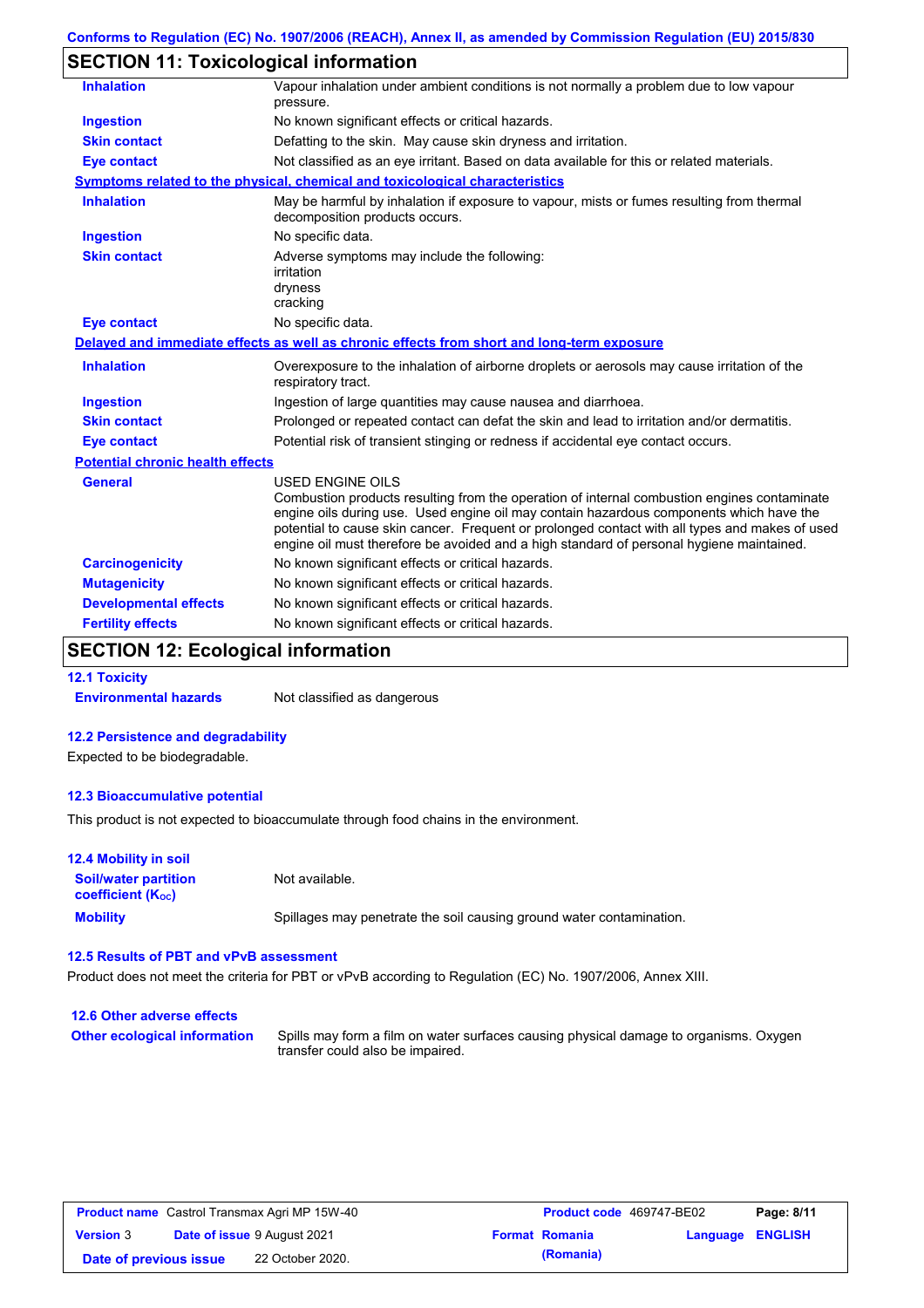### **SECTION 13: Disposal considerations**

### **13.1 Waste treatment methods**

#### **Product**

**Methods of disposal**

Where possible, arrange for product to be recycled. Dispose of via an authorised person/

**Hazardous waste** Yes.

licensed waste disposal contractor in accordance with local regulations.

**European waste catalogue (EWC)**

| Waste code  | <b>Waste designation</b>                                         |
|-------------|------------------------------------------------------------------|
| l 13 02 05* | Imineral-based non-chlorinated engine, gear and lubricating oils |
| 13 01 10*   | mineral based non-chlorinated hydraulic oils                     |

However, deviation from the intended use and/or the presence of any potential contaminants may require an alternative waste disposal code to be assigned by the end user.

### **Packaging**

**Methods of disposal** Where possible, arrange for product to be recycled. Dispose of via an authorised person/ licensed waste disposal contractor in accordance with local regulations.

**Special precautions** This material and its container must be disposed of in a safe way. Care should be taken when handling emptied containers that have not been cleaned or rinsed out. Empty containers or liners may retain some product residues. Empty containers represent a fire hazard as they may contain flammable product residues and vapour. Never weld, solder or braze empty containers. Avoid dispersal of spilt material and runoff and contact with soil, waterways, drains and sewers. **References** Commission 2014/955/EU Directive 2008/98/EC

### **SECTION 14: Transport information**

|                                           | <b>ADR/RID</b> | <b>ADN</b>     | <b>IMDG</b>    | <b>IATA</b>    |
|-------------------------------------------|----------------|----------------|----------------|----------------|
| 14.1 UN number                            | Not regulated. | Not regulated. | Not regulated. | Not regulated. |
| 14.2 UN proper<br>shipping name           |                |                | -              |                |
| <b>14.3 Transport</b><br>hazard class(es) |                |                | -              |                |
| 14.4 Packing<br>group                     |                |                |                |                |
| 14.5<br><b>Environmental</b><br>hazards   | No.            | No.            | No.            | No.            |
| <b>Additional</b><br><b>information</b>   |                |                |                |                |

**14.6 Special precautions for user** Not available.

| <b>14.7 Transport in bulk</b> | Not available. |
|-------------------------------|----------------|
| according to <b>IMO</b>       |                |
| <b>instruments</b>            |                |

### **SECTION 15: Regulatory information**

**15.1 Safety, health and environmental regulations/legislation specific for the substance or mixture EU Regulation (EC) No. 1907/2006 (REACH)**

**Annex XIV - List of substances subject to authorisation**

**Annex XIV**

None of the components are listed.

**Substances of very high concern**

None of the components are listed.

**EU Regulation (EC) No. 1907/2006 (REACH)**

| <b>Product name</b> Castrol Transmax Agri MP 15W-40 |  |                                    | <b>Product code</b> 469747-BE02 |                       | Page: 9/11              |  |
|-----------------------------------------------------|--|------------------------------------|---------------------------------|-----------------------|-------------------------|--|
| <b>Version 3</b>                                    |  | <b>Date of issue 9 August 2021</b> |                                 | <b>Format Romania</b> | <b>Language ENGLISH</b> |  |
| Date of previous issue                              |  | 22 October 2020.                   |                                 | (Romania)             |                         |  |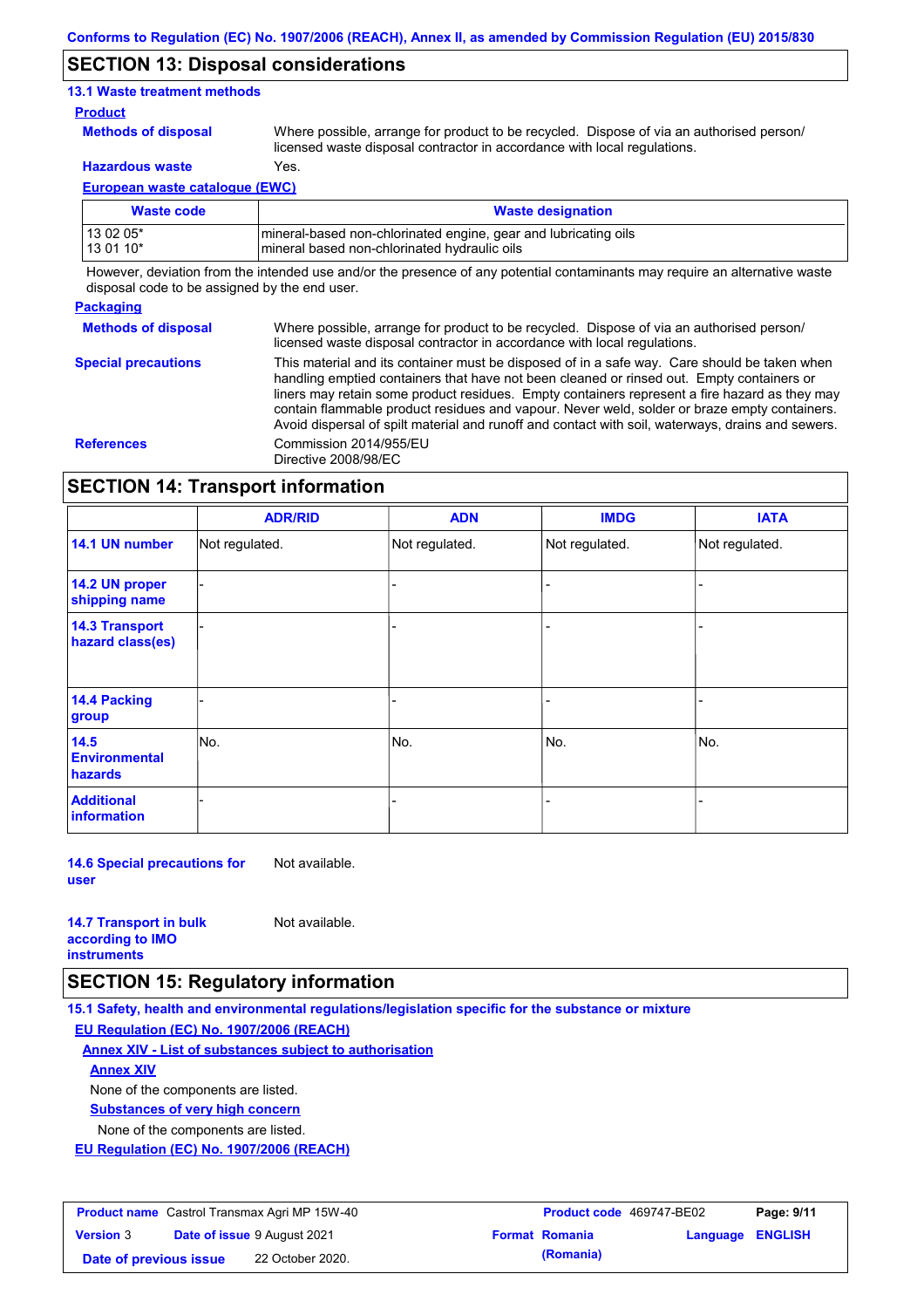# **SECTION 15: Regulatory information**

| <b>Annex XVII - Restrictions</b>                                | Not applicable.                                                                                                                                                                                                                                                          |
|-----------------------------------------------------------------|--------------------------------------------------------------------------------------------------------------------------------------------------------------------------------------------------------------------------------------------------------------------------|
| on the manufacture,                                             |                                                                                                                                                                                                                                                                          |
| placing on the market<br>and use of certain                     |                                                                                                                                                                                                                                                                          |
| dangerous substances,                                           |                                                                                                                                                                                                                                                                          |
| mixtures and articles                                           |                                                                                                                                                                                                                                                                          |
| <b>Other regulations</b>                                        |                                                                                                                                                                                                                                                                          |
| <b>REACH Status</b>                                             | The company, as identified in Section 1, sells this product in the EU in compliance with the<br>current requirements of REACH.                                                                                                                                           |
| <b>United States inventory</b><br>(TSCA 8b)                     | All components are active or exempted.                                                                                                                                                                                                                                   |
| <b>Australia inventory (AICS)</b>                               | All components are listed or exempted.                                                                                                                                                                                                                                   |
| <b>Canada inventory</b>                                         | All components are listed or exempted.                                                                                                                                                                                                                                   |
| <b>China inventory (IECSC)</b>                                  | All components are listed or exempted.                                                                                                                                                                                                                                   |
| <b>Japan inventory (ENCS)</b>                                   | All components are listed or exempted.                                                                                                                                                                                                                                   |
| <b>Korea inventory (KECI)</b>                                   | All components are listed or exempted.                                                                                                                                                                                                                                   |
| <b>Philippines inventory</b><br>(PICCS)                         | All components are listed or exempted.                                                                                                                                                                                                                                   |
| <b>Taiwan Chemical</b><br><b>Substances Inventory</b><br>(TCSI) | All components are listed or exempted.                                                                                                                                                                                                                                   |
| Ozone depleting substances (1005/2009/EU)                       |                                                                                                                                                                                                                                                                          |
| Not listed.                                                     |                                                                                                                                                                                                                                                                          |
| Prior Informed Consent (PIC) (649/2012/EU)                      |                                                                                                                                                                                                                                                                          |
| Not listed.                                                     |                                                                                                                                                                                                                                                                          |
| <b>EU - Water framework directive - Priority substances</b>     |                                                                                                                                                                                                                                                                          |
| None of the components are listed.                              |                                                                                                                                                                                                                                                                          |
| <b>Seveso Directive</b>                                         |                                                                                                                                                                                                                                                                          |
| This product is not controlled under the Seveso Directive.      |                                                                                                                                                                                                                                                                          |
|                                                                 |                                                                                                                                                                                                                                                                          |
|                                                                 |                                                                                                                                                                                                                                                                          |
| LE A Alcondoni notativ                                          | A. Observation I. On fature Approximated began began a constant for the contract of the contract of the contract of the contract of the contract of the contract of the contract of the contract of the contract of the contra<br>المتمتم وتمام والرواد المتمالة الألمان |

| <b>15.2 Chemical safety</b> | A Chemical Safety Assessment has been carried out for one or more of the substances within  |
|-----------------------------|---------------------------------------------------------------------------------------------|
| assessment                  | this mixture. A Chemical Safety Assessment has not been carried out for the mixture itself. |

# **SECTION 16: Other information**

| <b>Abbreviations and acronyms</b>                   | Inland Waterway                                                 | ADN = European Provisions concerning the International Carriage of Dangerous Goods by    |             |
|-----------------------------------------------------|-----------------------------------------------------------------|------------------------------------------------------------------------------------------|-------------|
|                                                     | Road                                                            | ADR = The European Agreement concerning the International Carriage of Dangerous Goods by |             |
|                                                     | ATE = Acute Toxicity Estimate                                   |                                                                                          |             |
|                                                     | <b>BCF</b> = Bioconcentration Factor                            |                                                                                          |             |
|                                                     | CAS = Chemical Abstracts Service                                |                                                                                          |             |
|                                                     |                                                                 | CLP = Classification, Labelling and Packaging Regulation [Regulation (EC) No. 1272/2008] |             |
|                                                     | CSA = Chemical Safety Assessment                                |                                                                                          |             |
|                                                     | CSR = Chemical Safety Report                                    |                                                                                          |             |
|                                                     | DMEL = Derived Minimal Effect Level                             |                                                                                          |             |
|                                                     | DNEL = Derived No Effect Level                                  |                                                                                          |             |
|                                                     |                                                                 | EINECS = European Inventory of Existing Commercial chemical Substances                   |             |
|                                                     | ES = Exposure Scenario                                          |                                                                                          |             |
|                                                     | EUH statement = CLP-specific Hazard statement                   |                                                                                          |             |
|                                                     | EWC = European Waste Catalogue                                  |                                                                                          |             |
|                                                     |                                                                 | GHS = Globally Harmonized System of Classification and Labelling of Chemicals            |             |
|                                                     | IATA = International Air Transport Association                  |                                                                                          |             |
|                                                     | IBC = Intermediate Bulk Container                               |                                                                                          |             |
|                                                     | <b>IMDG = International Maritime Dangerous Goods</b>            |                                                                                          |             |
|                                                     | LogPow = logarithm of the octanol/water partition coefficient   |                                                                                          |             |
|                                                     |                                                                 | MARPOL = International Convention for the Prevention of Pollution From Ships, 1973 as    |             |
|                                                     | modified by the Protocol of 1978. ("Marpol" = marine pollution) |                                                                                          |             |
|                                                     |                                                                 | OECD = Organisation for Economic Co-operation and Development                            |             |
|                                                     | PBT = Persistent. Bioaccumulative and Toxic                     |                                                                                          |             |
|                                                     | PNEC = Predicted No Effect Concentration                        |                                                                                          |             |
|                                                     | [Regulation (EC) No. 1907/2006]                                 | REACH = Registration, Evaluation, Authorisation and Restriction of Chemicals Regulation  |             |
| <b>Product name</b> Castrol Transmax Agri MP 15W-40 |                                                                 | Product code 469747-BE02                                                                 | Page: 10/11 |

| <b>Product name</b> Castrol Transmax Agri MP 15W-40    |  | <b>Product code</b> 469747-BE02 | Page: 10/11      |  |  |
|--------------------------------------------------------|--|---------------------------------|------------------|--|--|
| <b>Date of issue 9 August 2021</b><br><b>Version 3</b> |  | <b>Format Romania</b>           | Language ENGLISH |  |  |
| Date of previous issue                                 |  | 22 October 2020.                | (Romania)        |  |  |